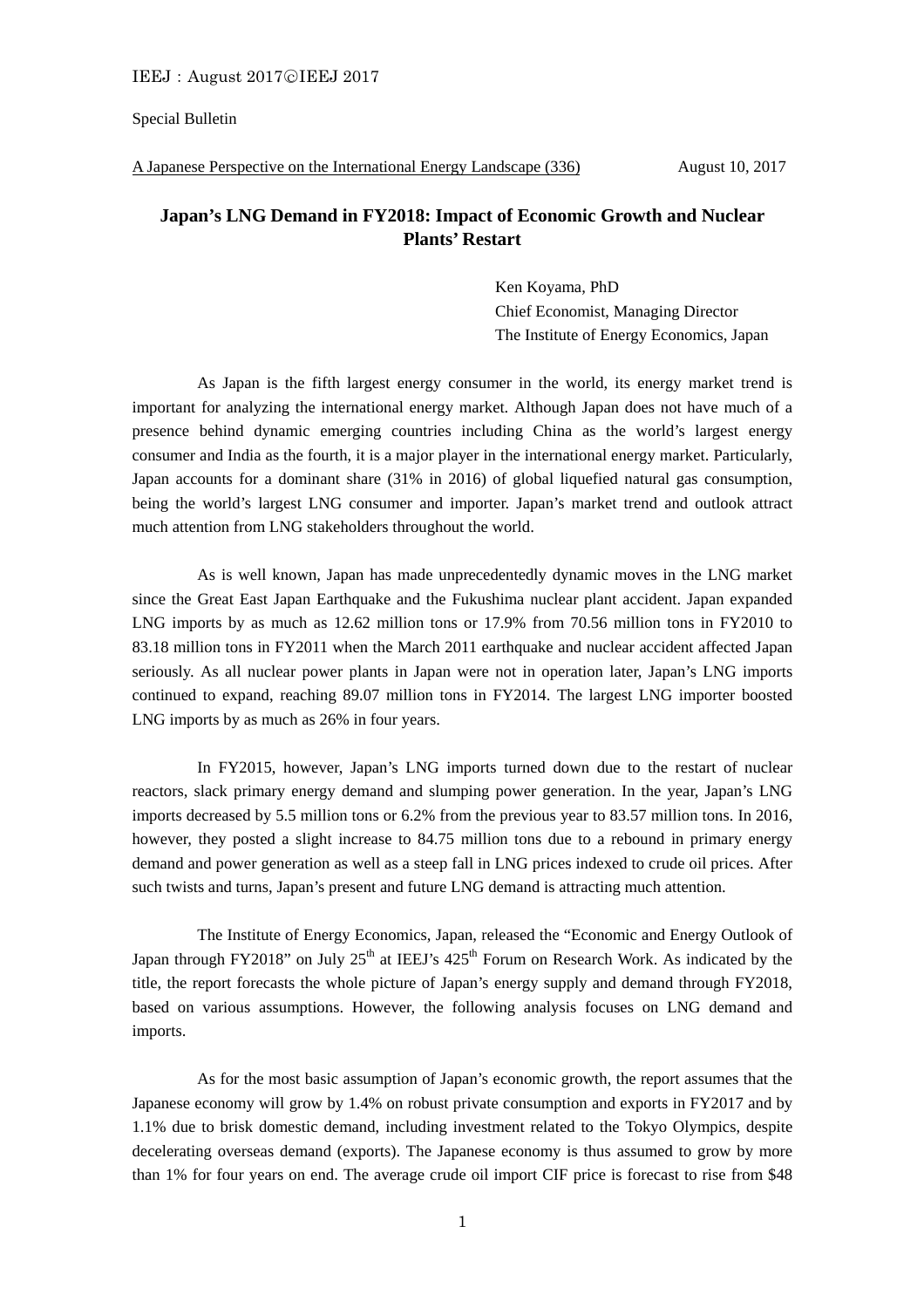## IEEJ: August 2017©IEEJ 2017

per barrel in FY2016 to \$51/bbl in FY2017 and \$52/bbl in FY2018 as the crude oil market slowly goes in the direction of rebalancing. Based on the crude oil price and spot LNG price assumptions, Japan's LNG import CIF price is put at \$7.7 per million British thermal units in FY2017 and \$7.6/MBtu in FY2018, against \$7.0/MBtu in FY2016.

While the economy will grow by more than 1% in FY2017, Japan's primary energy supply will post a small decrease of 0.1% due to a continued energy conservation trend. In FY2018, primary energy supply will accelerate a decline to 0.6% on slower economic growth. While primary energy supply will continue to decline slowly, electricity sales will increase by 0.4% in FY2017 and level off in FY2018, indicating energy demand's gradual shift to electricity.

 The key point here is the restart of nuclear power plants. In our Reference Scenario, Japan has restarted five reactors and will restart four by the end of FY2017 and one by the end of FY2018, bringing the total number of operational reactors to 10 at the end of fiscal 2018. Nuclear power generation will increase from 18.1 billion kilowatt-hours in FY2016 to 55.6 billion kWh in FY2017 and to 65.6 billion kWh. Nuclear energy's share of the power mix will rise to 7% in FY2018. Taking into account uncertainties about the restart, the outlook sets three more scenarios for FY2018 for a sensibility analysis. In the "Zero Nuclear Scenario," no nuclear reactor will be in operation. In the "Low Nuclear Scenario," the number of reactors in operation will be limited at the present level of five. In the "High Nuclear Scenario," a total of 17 reactors will have been restarted.

 Another attention-attracting electricity source is expanding renewable energy, in particular, solar photovoltaics. Since Japan introduced the feed-in tariff system in July 2012 to promote renewable energy, renewable energy power generation capacity approved under the FIT system has rapidly expanded, including mega-solar plants. Under a FIT system revision, approval has been cancelled for FIT capacity totaling 28 gigawatts. Still, approved capacity totals 67 GW. As non-operating approved capacity goes into operation, renewable energy power generation, excluding generation by large scale hydro power plants (with capacity at 30 megawatts or more), will steadily increase from 109.7 billion kWh in FY2016 to 118.9 billion kWh in FY2017 and to 127.3 billion kWh in FY2018, according to the outlook.

 City gas sales are expected to rewrite a record high as sales for industrial use increase. Given the abovementioned energy supply and demand environment and electricity supply and demand conditions, however, Japan's LNG demand is expected to decline slowly. Therefore, Japan's LNG imports are forecast to decrease from 84.75 million tons in FY2016 to 82.1 million tons in FY2017 and 80.3 million tons in FY2018 in IEEJ's Reference Scenario. According to the abovementioned sensibility analysis, the restart of nuclear power plants will greatly influence Japan's LNG imports. In the Zero and Low Nuclear Scenarios, LNG imports in FY2018 will rise sharply from the level in the Reference Scenario to 86.8 million tons and 83.7 million tons, respectively. In the High Nuclear Scenario, however, LNG imports will slip below 80 million to 76.7 million tons.

 Various developments could come depending on uncertain factors including the restart of nuclear plants. Given some economic growth, the energy conservation trend and the expansion of nuclear and renewable power generation, however, Japan's LNG imports are basically forecast to